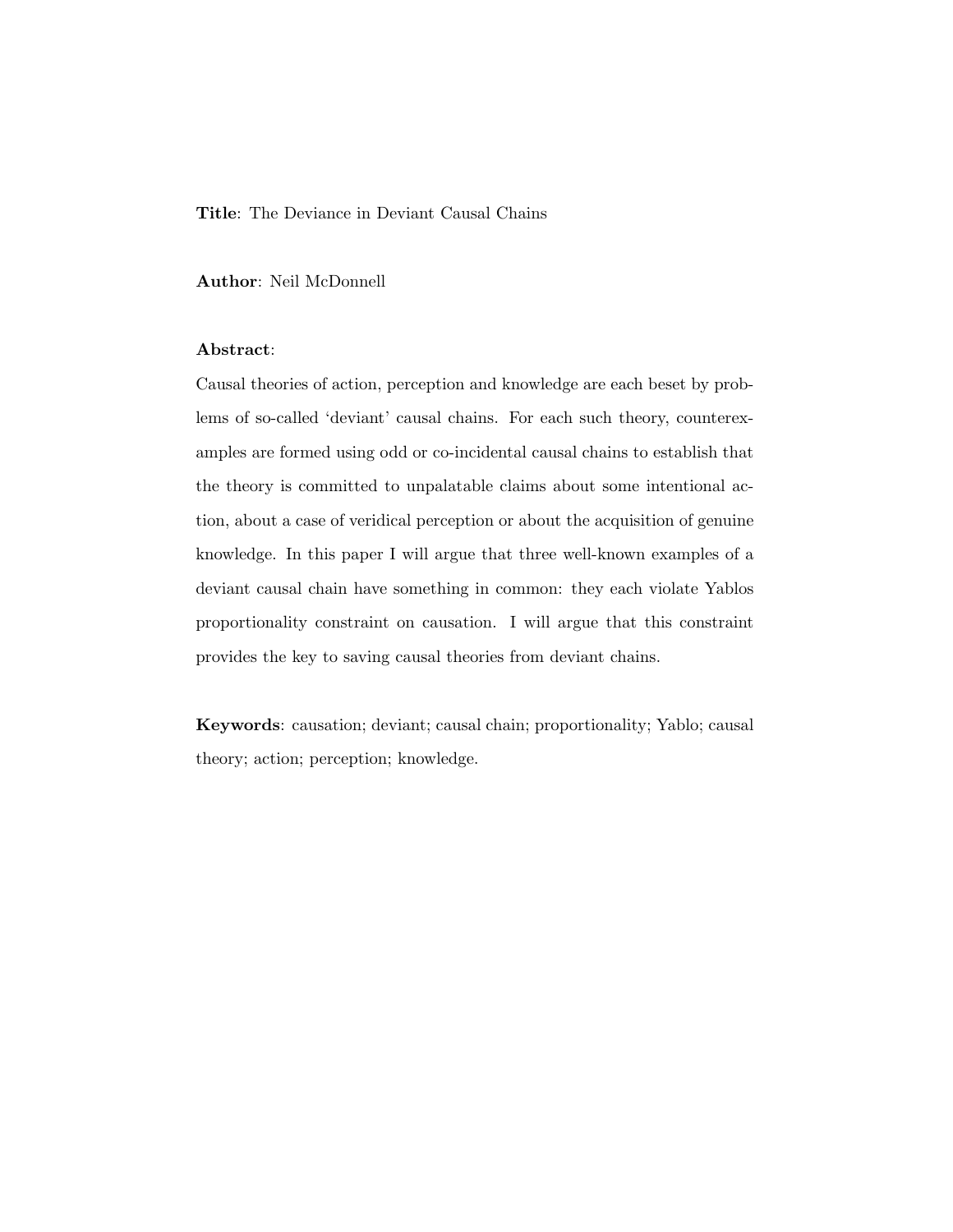# The Deviance in Deviant Causal Chains

#### Neil McDonnell

Causal theories of action, perception and knowledge are each beset by problems of so-called 'deviant' causal chains. For each such theory, counterexamples are formed using odd or co-incidental causal chains to establish that the theory is committed to unpalatable claims about some intentional action, about a case of veridical perception or about the acquisition of genuine knowledge. Unless the theories in question can establish a principled reason to reject all and only the deviant chains, the theories will have failed to successfully account for the phenomenon under consideration. I know of no successful attempt to identify what is deviant about the causation in these chains.

In this paper I will argue that three well-known examples of a deviant causal chain have something in common: they each violate a *proportionality* constraint on causation. I will start by introducing the proportionality constraint from Yablo (1992) and then I will show how that constraint applies to the examples and briefly discuss why we can expect this to generalise. I will then raise a worry about whether we should accept this constraint in general but I will conclude those seeking to utilise the insight about proportionality need not take a stand on this controversial point.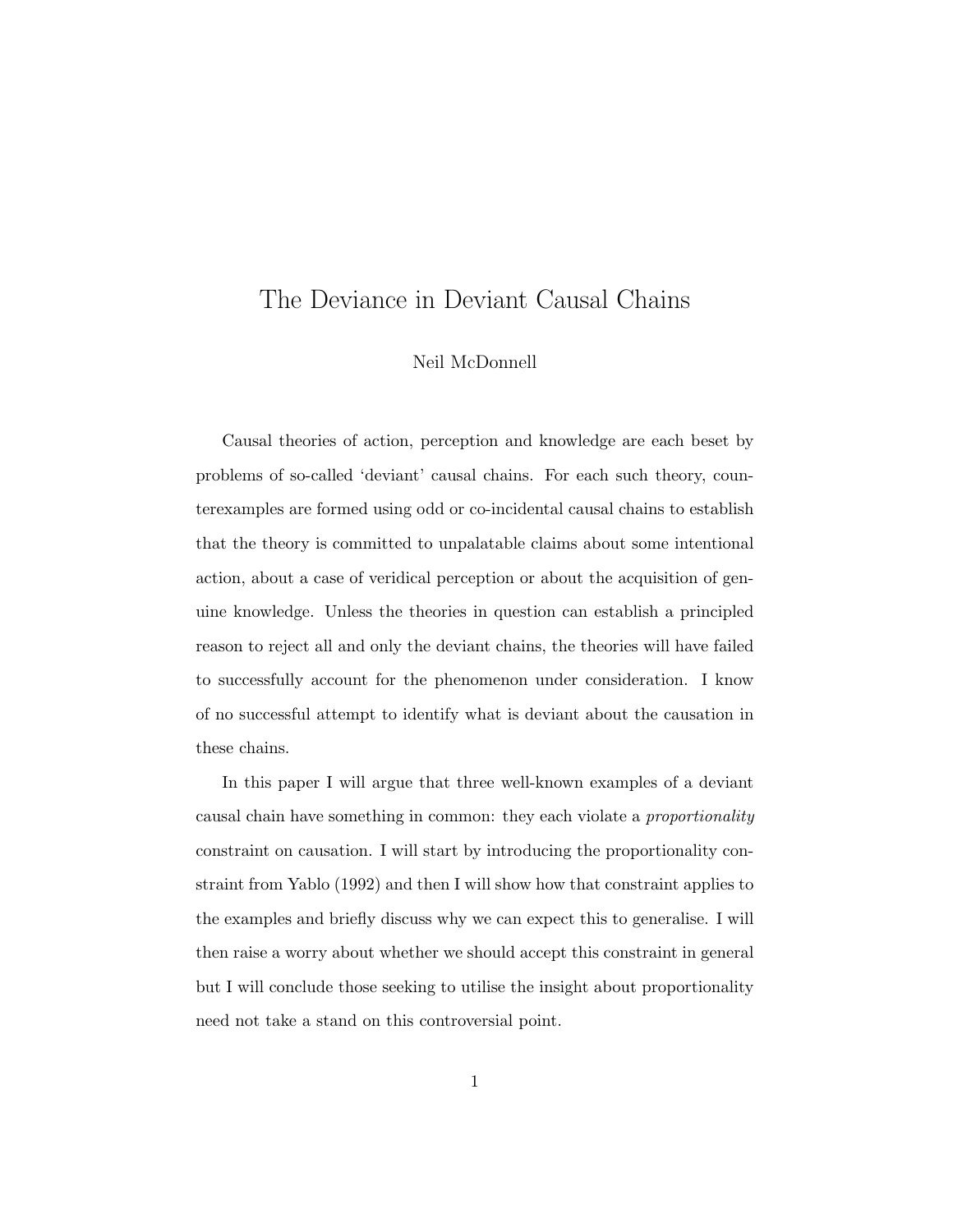## 1 Proportionality

The notion of *proportionality* in causation was introduced by Yablo (1992) and features heavily in his subsequent work ((1997), (2003), (2005)). It has also gained recent prominence in the work of Menzies and List (2010),Sartorio (2010) and Weslake (2013).<sup>1</sup> The core idea is that a cause is proportional to its effect if and only if there is no more general specification of the event that would have sufficed for the effect (no more determinable specification), and there is no more precise specification of the cause (no more determinate specification) that is required.<sup>2</sup> This becomes clearer with a concrete, and classic, example from Yablo.

Sophie the pigeon is trained to peck all and only red things.

When a scarlet triangle is placed in front of Sophie, she pecks.

What caused Sophie the pigeon to peck?

There are two answers that one might consider in this case: one could cite the scarlet colour of the triangle, or its redness. Yablo points out that taking the scarlet nature of the triangle to be the cause implies, wrongly, that a crimson triangle would not have worked instead. Citing the redness of the triangle does not imply this and so, whilst more general, makes for a less misleading causal claim. The redness of the triangle is sufficient to explain the pecking.

<sup>&</sup>lt;sup>1</sup>It is worth noting that the proportionality constraint is not motivated by, or even applied to, cases of deviant causal chains in these works.

 $2I$  stick to talk of the *specification* of the event to remain neutral on whether a different specification amounts to referring to a different event. Those with a fine-grained conception of events may think that it does, and those with a coarse-grained view will insist that it does not. For further discussion of this issue, and its consequences, see (Author) and (Author).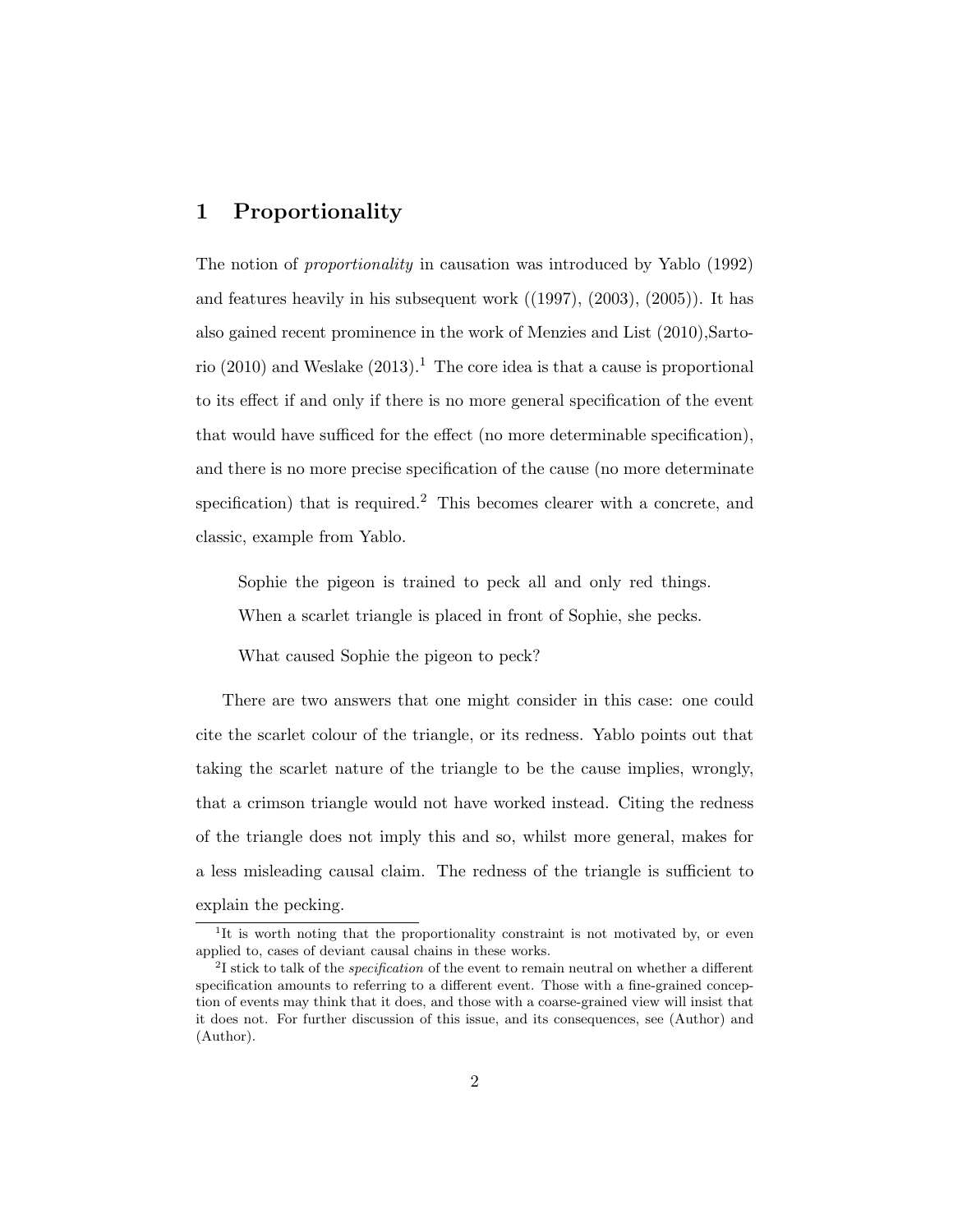Of course, we could also say that it was the placing of a coloured triangle that caused Sophie to peck. The triangle was indeed coloured, but a blue or green triangle would not have elicited a peck and so it is plausible that citing the coloured nature of the triangle will give a false impression about those cases. To avoid such a false impression we should specify the feature of the triangle which was actually *required* for the pecking: that it was red.

So, the redness of the triangle was both sufficient and required for Sophie's pecking. This is what makes the redness of the triangle the proportional cause of the pecking.

In an alternative story, also popular in the literature, a second pigeon, Alice, is trained to peck all and only scarlet things. When a scarlet triangle is placed in front of Alice, she of course pecks too. In this case the redness of the triangle is required, but not sufficient, for the peck: citing the redness may give the false impression that my crimson triangle would elicit a peck too. Thus in this case the scarlet colour of the triangle is the proportional cause of the pecking.

Notice that in both Sophie and Alice's case, specifying that it was a triangle (rather than a square or circle or merely a patch) also amounts to giving unnecessary detail. Any shape would do, and so, for a fully proportional specification of what caused Sophie to peck, we ought to say that it was the placing of a red shape in front of her. This demonstrates that proportionality is not just about one dimension of specification—i.e. colour—but all aspects of the event specification.

For Yablo, causation is subject to a proportionality constraint such that only proportional causal connections are genuine. Whilst I will return to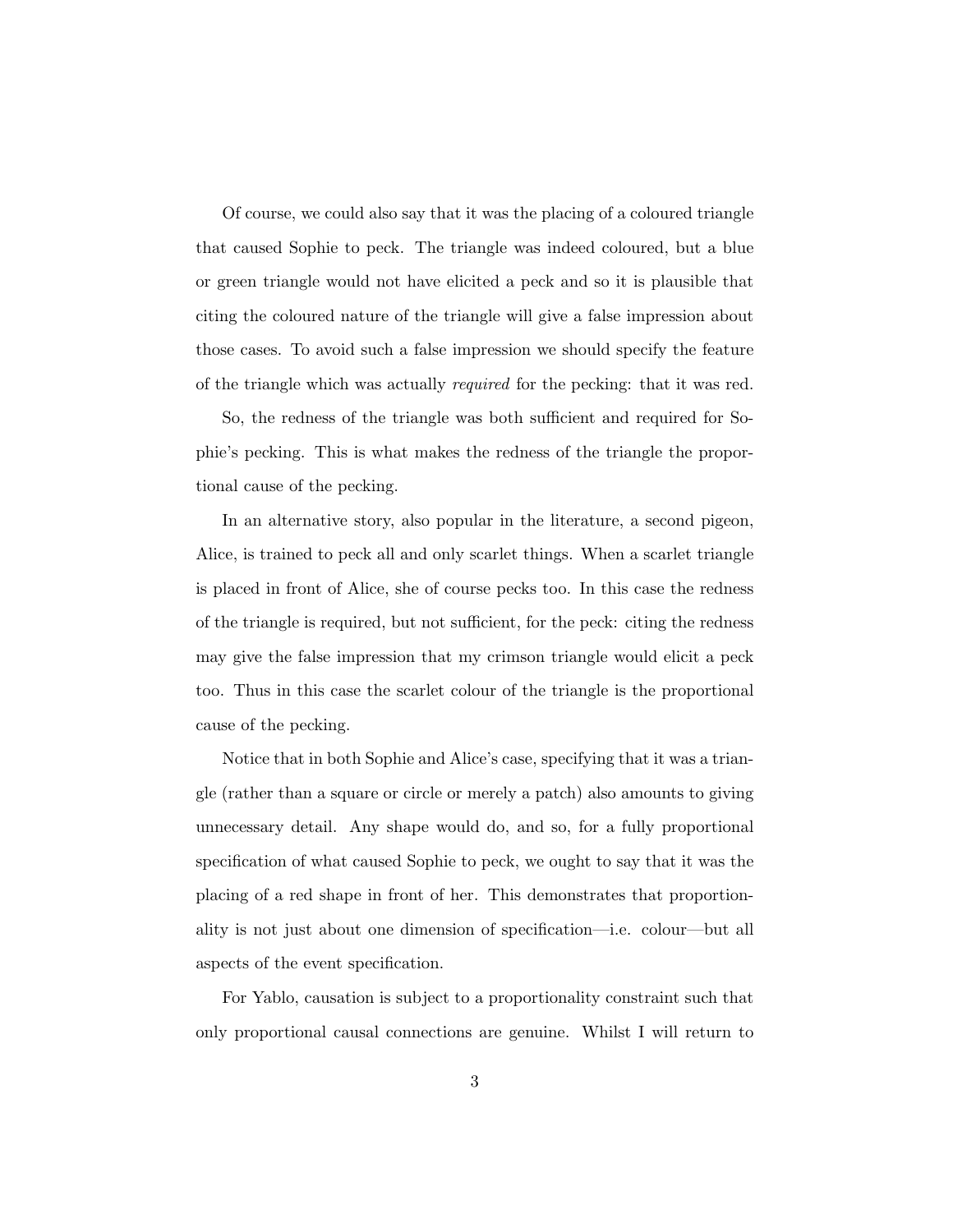question the role of this constraint in *§*3, I will adopt this view for the time being and consider how it might impact on the issues surrounding so-called deviant causal chains.<sup>3</sup>

#### 2 Deviance

An ordinary causal chain links some initial event or property, via one or more intermediates, to some end state or event in such a way that the first is considered a cause of the last via that chain. Such chains are taken to be absolutely commonplace and a straightforward feature of the world we live in, as when we tip the first domino in a run and thereby cause the last to fall. Some have gone further and claimed that such chains reveal the transitivity of the causal relation, though this is now a controversial notion.<sup>4</sup> What makes some cases apparently 'deviant' is the fact that this chaining reveals a causal connection which, when combined with a given theory of action, perception or knowledge, yields a counter-intuitive conclusion. In each case there is something peculiar or unexpected about the chain in question and it is that peculiarity which is the source of the theory-confounding example. It will be my contention in this paper that the "deviance" in the case of deviant causal chains is the fact that at least one step in the chain violates the proportionality constraint just introduced.

The first example of such a chain that I will consider is from Peacocke and

<sup>3</sup>Full details of how Yablo defines the proportionality constraint can be found in Yablo (1992). Alternative specifications can be found in (Author), Sartorio (2010) and Weslake (2013). For the purposes of remaining neutral on related issues, I do not commit to any given specification. If what I say here follows from the intuitive notion, that should help frame the requirements for a tighter specification.

<sup>4</sup>See McDermott (1995), Ehring (1987), Hall (2000), (Author) and Paul (2000).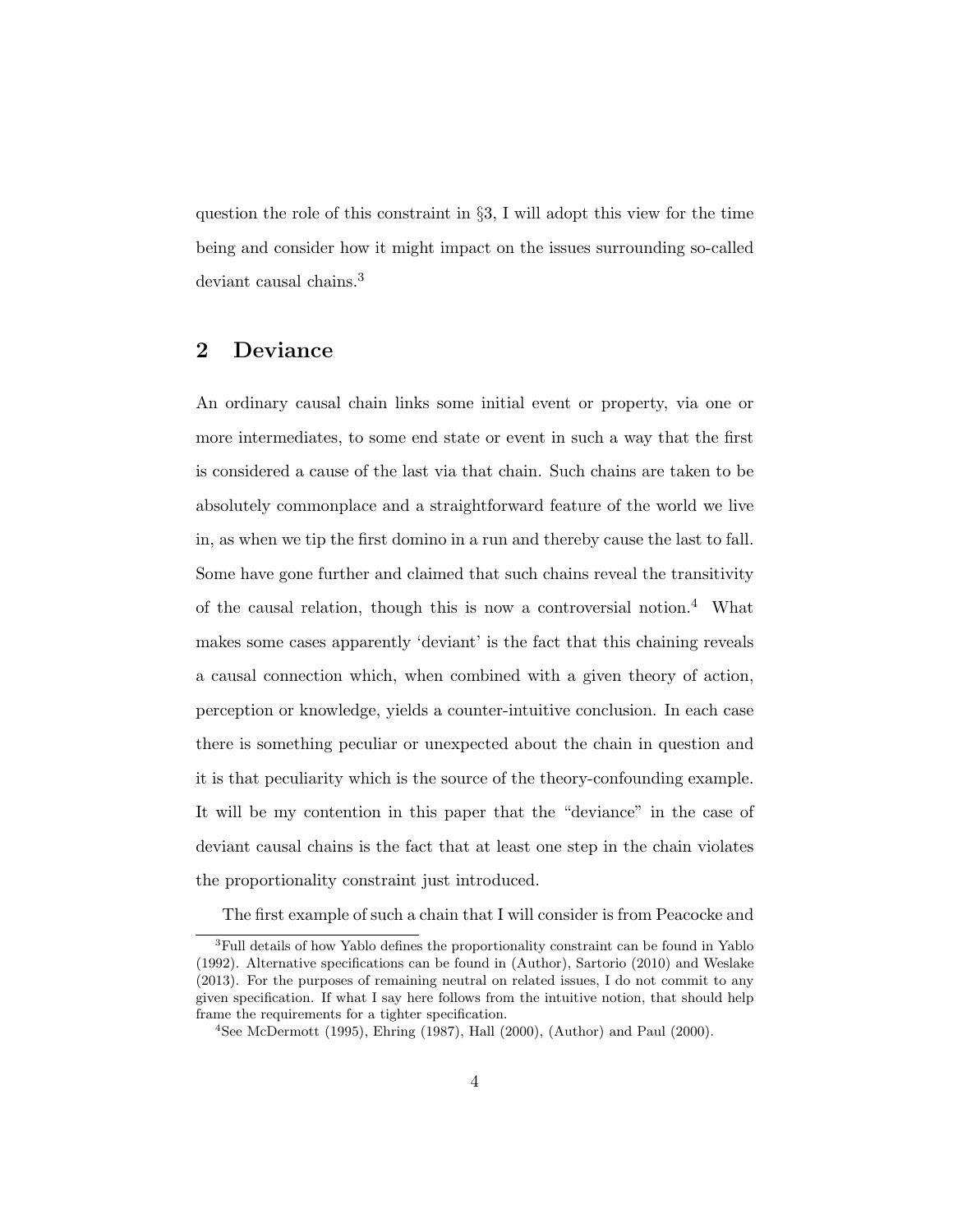concerns causal theories of perception which hold that to perceive a thing is to be causally related to that thing in the right sort of way. Examples such as the following put pressure on how that right sort of way might be spelled out:

...consider for instance the case of a man who with his eyes open but under the influence of a hallucinogen is surrounded by redwood trees that produce a scent that causes him to have a vivid visual image of redwood trees which happens precisely to match his surroundings. (Peacocke, 1979, p.123)

The thought here is that the redwood trees cause the subject to have a vivid visual image that matches those redwood trees, just as would happen in ordinary perception, but in this case the causal chain runs via a scent and a hallucinogen. No viable theory should call this a case of veridical perception yet standard causal theories of perception do not have the resources to say what makes the chain 'deviant' and why this doesn't count as a case of perception. Therefore, this case is a counterexample to those causal theories of perception.

Most attempts to respond to this counterexample accept the causal status of the connection between the redwoods and the visual image and move on to refining or abandoning the theory which takes that connection to constitute perception.<sup>5</sup> However, by applying the proportionality constraint that Yablo has introduced, I think we can see that it is the causal status of the chain that is where the problem lies.

 $5c$ f Mitchell (1982).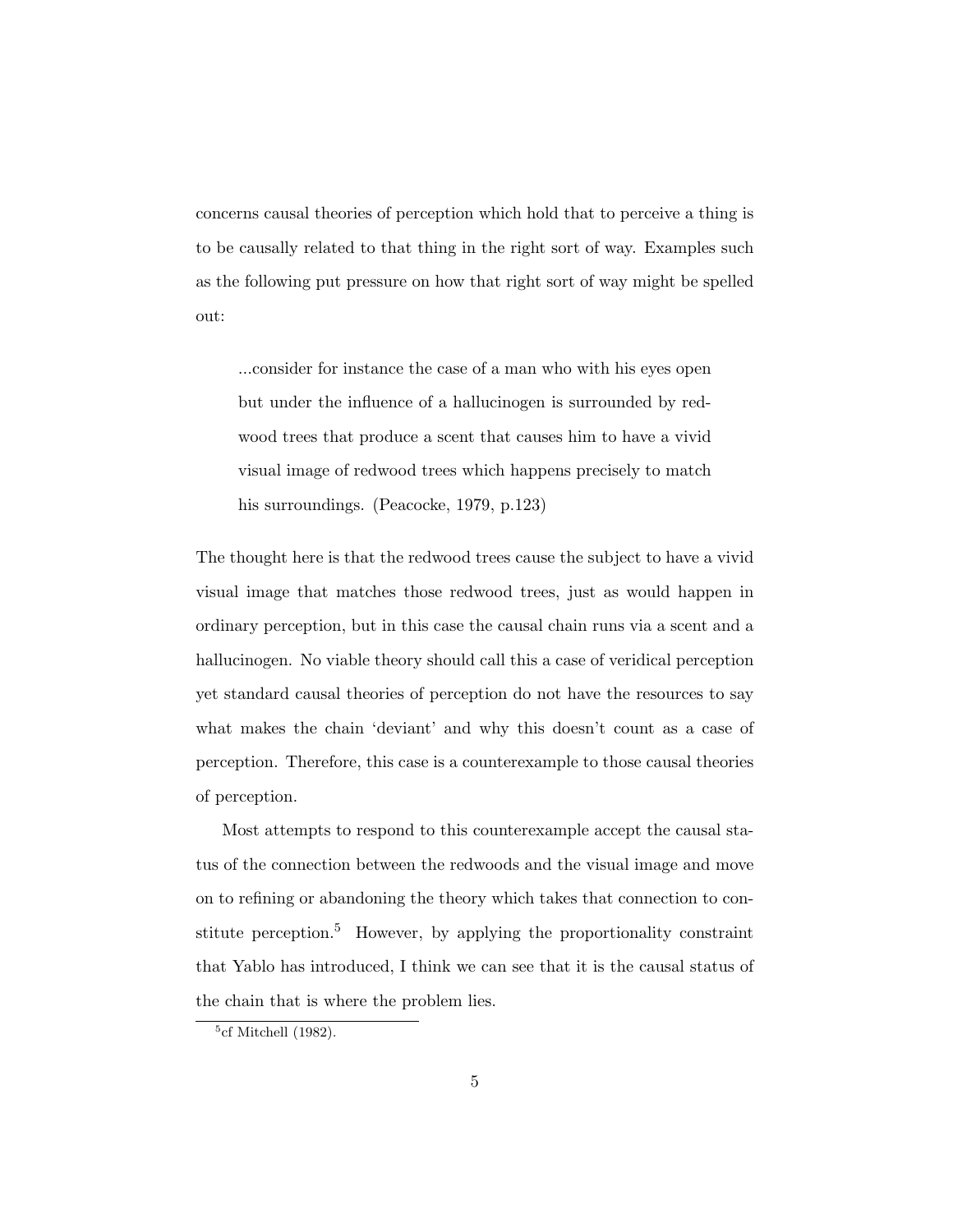Holding fixed the presence of the hallucinogen, the scent is what gives rise to the visual image which precisely matches the surroundings. However that precise arrangements of redwoods is not a proportional cause of the scent—many other arrangements or even a synthetic scent would do the job—and so is not a proportional link in the causal chain. That precise image was not caused by that precise arrangement of redwoods but rather was caused by there being some redwood scent present at all. Peacocke's counterexample requires that there is a perfect match between the scene and the visual image and it requires that the former causes the latter but by the lights of the proportionality constraint it is not that precise arrangement of redwoods that cause the image, but merely whatever arrangement would produce that scent. So if we adopt a proportionality constraint on causation, the counterexample fails.

Turning now to an example from Davidson which concerns causal theories of intentional action. On such theories an event is an instance of intentional agency if it is (at least partly) caused by a corresponding mental state within an agent. The following example is supposed to demonstrate that some further constraint is required:

A climber might want to rid himself of the weight and danger of holding another man on a rope, and he might know that by loosening his hold on the rope he could rid himself of the weight and danger. This belief and want might so unnerve him as to cause him to loosen his hold, and yet it might be the case that he never chose to loosen his hold, nor did he do it intentionally.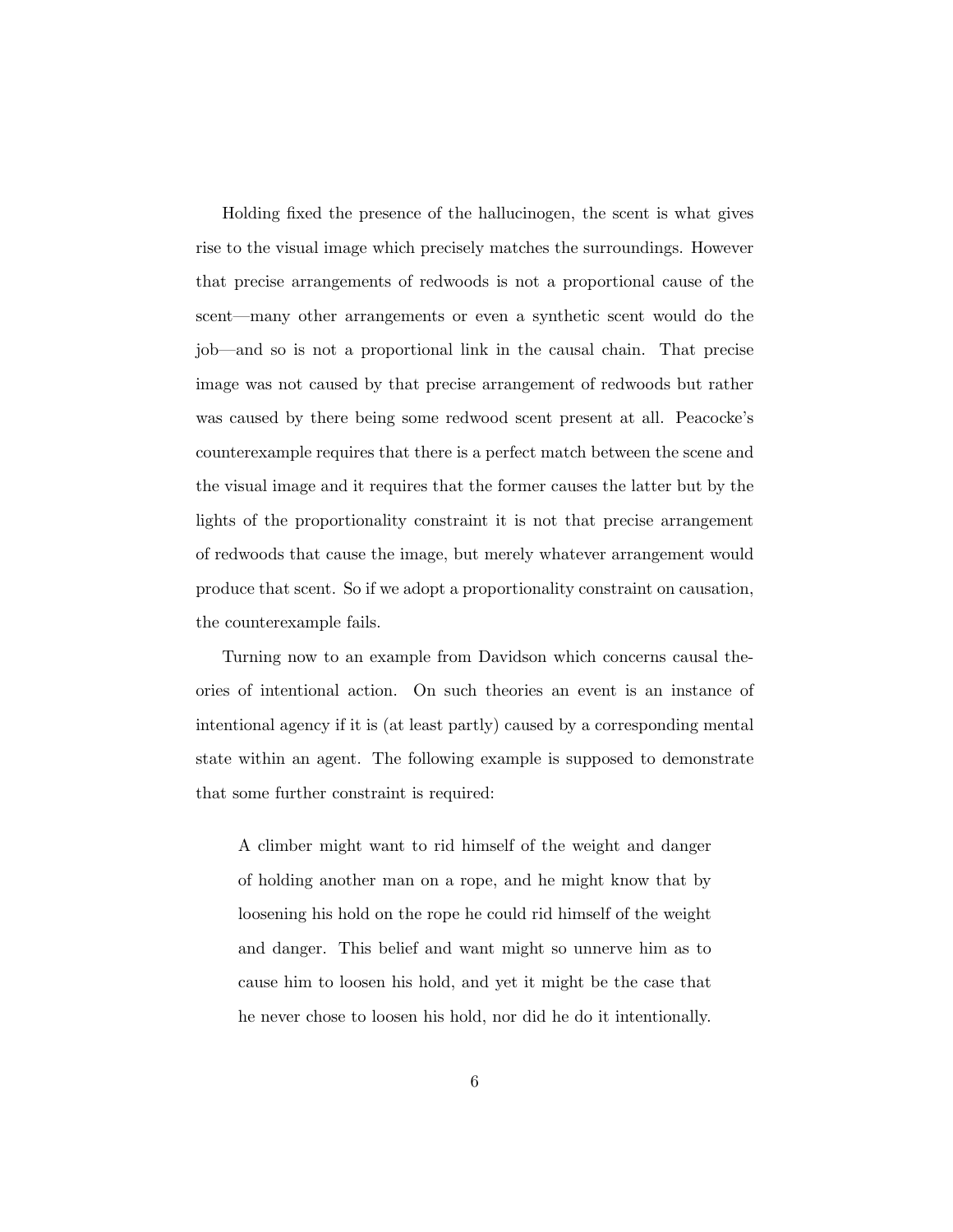(Davidson, 1980, p.79)

Here it appears as though the climber's mental state—the desire to to be safer and the knowledge that loosening his grip would achieve this—causes him to loosen his grip, but it does so via an unintentional step. The mental state caused a corresponding action and so it can be said to demonstrate agency, on a causal theory of action. However the event was clearly lacking the sort of intent<sup>6</sup> required for genuine agency, and yet the causal theory of action does not have the resources to say why *this* causal chain is to be ruled out, why it is 'deviant'. Therefore, this case is a counterexample to such a causal theory of action.

Once again, commentators typically accept the causal connection between the mental state and the action and get on with refining or abandoning the theory which takes that connection to constitute action.<sup>7</sup> However, once again, applying the proportionality constraint on causation suggests that the causal connection is where the problem arises.

We can grant that the nervousness caused the rope to slip but ask: what caused the nervousness? In this instance the thoughts of letting the rope slip may be the thoughts that caused the nervousness, but they are only the proportional cause if there is no more general specification of that event that would have caused the same state. What about such beliefs and wants are unnerving, we might wonder? It is surely nothing to do with ropes or weight

 $6$ We can simply stipulate that this is not some regular routine the climber goes through in full knowledge of the outcome. Such distinct cases do seem to demonstrate agency, as Tannjso (2009) argues.

<sup>&</sup>lt;sup>7</sup>Witness the to-and-fro on this point between Schlosser (2007) and Tännsjö (2009) in *Analysis*.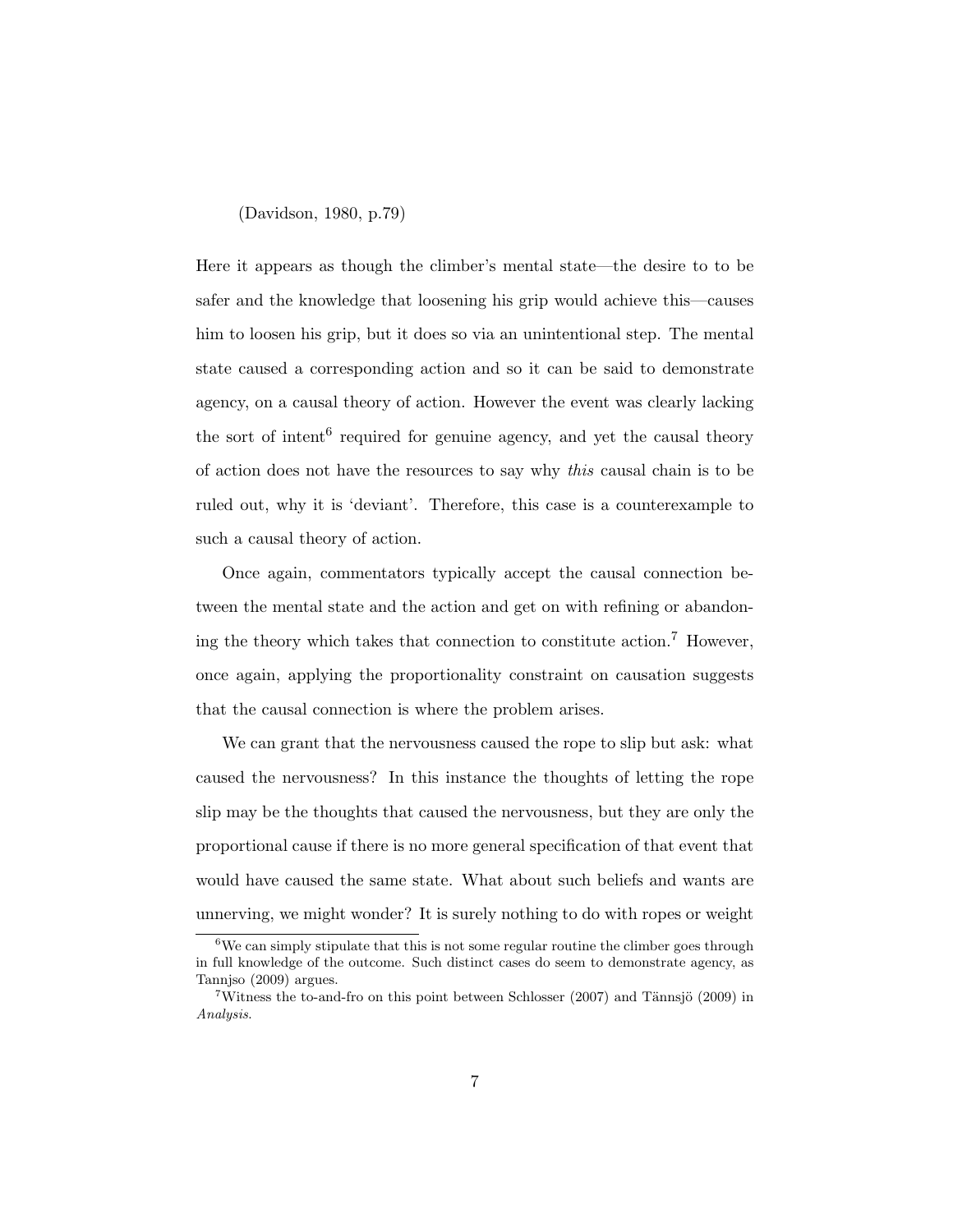or grip *per se*, which are the given content of the thought, but rather it is the fact that in this context that content belongs to a broader type of thought, of wilfully harming someone else, and the consequences of such. It is that determinable type of thought, concerning harm and selfishness, and not the determinate sort, concerning letting a rope slip, that is unnerving. As such it is these determinable thoughts which serve as the proportional cause of the nervousness, not the overly specific, determinate, thoughts regarding ropes and slippage. By invoking the proportionality constraint we can insist that it was the thoughts of harming someone else at all that caused the slippage and, without the additional detail concerning ropes etc., this thought will not appropriately match the outcome in the manner required to be a genuine counterexample. Once again the initial cause has been overly specified to create the problem.

Finally, consider the following epistemic example:<sup>8</sup>

Steve is in Japan and finds a newspaper that has fallen from the a vendor's stand. The headline reads: Earthquake in Japan! Steve forms the belief that there has been a recent earthquake in Japan, and this belief is true, however unbeknownst to Steve the newspaper is 30 years old. Nevertheless the earthquake that occurred today was what dislodged the ancient newspaper.

In this case Steve forms a true belief about there being a recent earthquake and this belief seems to have been caused, albeit indirectly, by that recent earthquake. According to the causal theory of knowledge defended

<sup>8</sup>I take this example from John Preston, who informs me via personal correspondence that he took it from unpublished work by Michelle Forster circa 1995.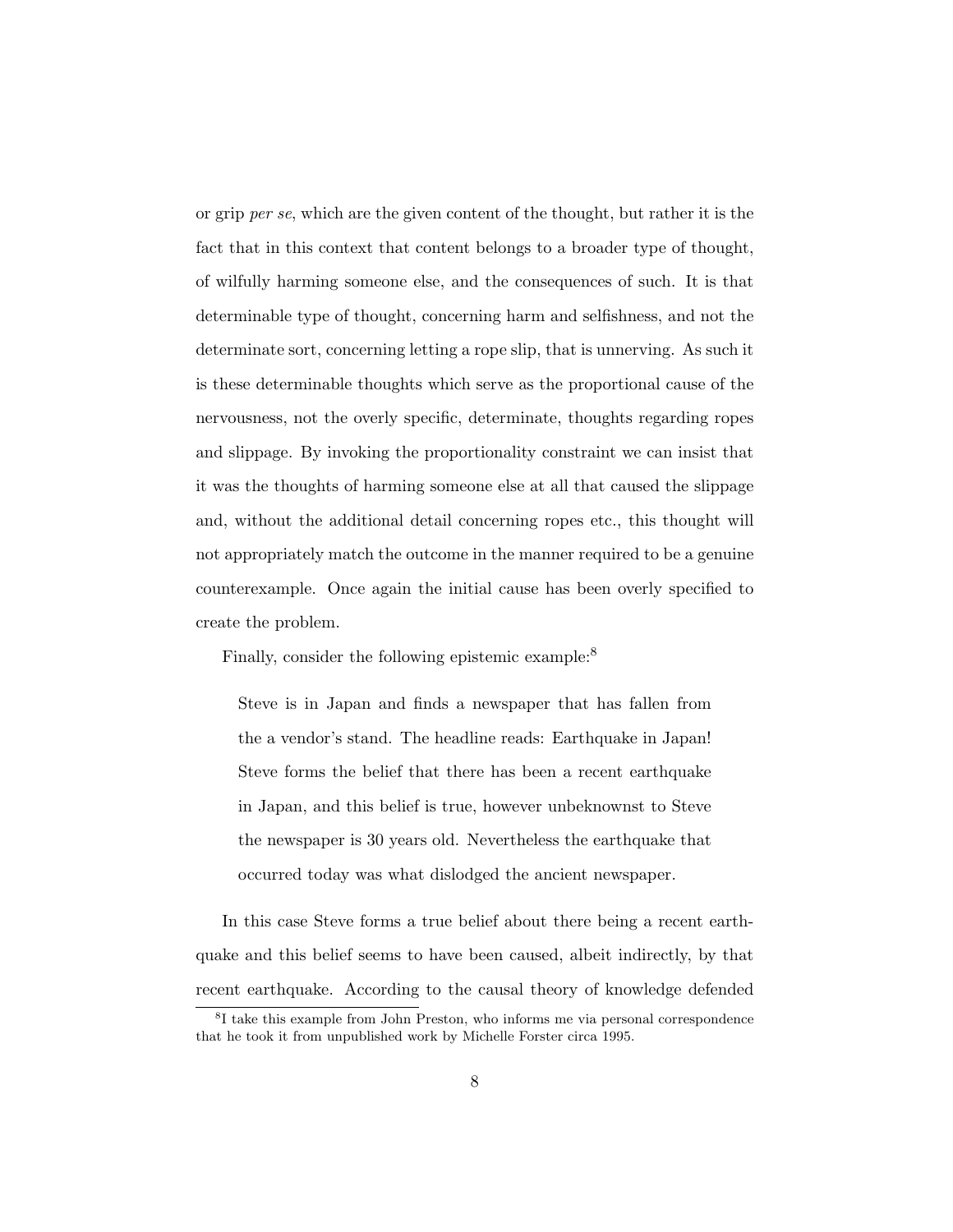by Goldman in (1967), this ought to count as a case of knowledge. However, it is obvious that Steve's belief lacked justification—a 30 year old newspaper cannot report yesterday's events—and his resultant belief does not seem to constitute a case of knowledge. Therefore, this is a counterexample to such a causal theory of knowledge.

One again the causal chain that connects the earthquake and the belief that there was an earthquake is peculiar to say the least. Had any current paper fallen from the rack, the belief would not have formed and had the earthquake not taken place, but the newspaper still caught Steve's attention, the belief which formed would have been false. Granting that the reading of the paper caused the belief to form, we can then ask: what caused Steve to read the paper? We know that in the actual case that the earthquake dislodged the paper, but this does not make the earthquake a proportional cause of Steve's reading it. Had it been dislodged any other way, Steve would still have spotted and read the paper and gone on to form the belief. This means that citing the earthquake as the cause of the belief is ruled out in favour of citing the dislodging of the newspaper. Once again, this means that there is not a causal connection between the earthquake and the belief about the earthquake, but rather there is a causal connection between the *dislodging* of the newspaper and the belief that there was an earthquake. The former is required to form the counterexample and the latter is benign with respect to Goldman's causal theory.

The deviance cases are not unlike the case of Alice the pigeon. We know that Alice is trained to peck all and only scarlet things. Now, imagine that a red triangle is placed in front of her. In this case Alice pecks, and someone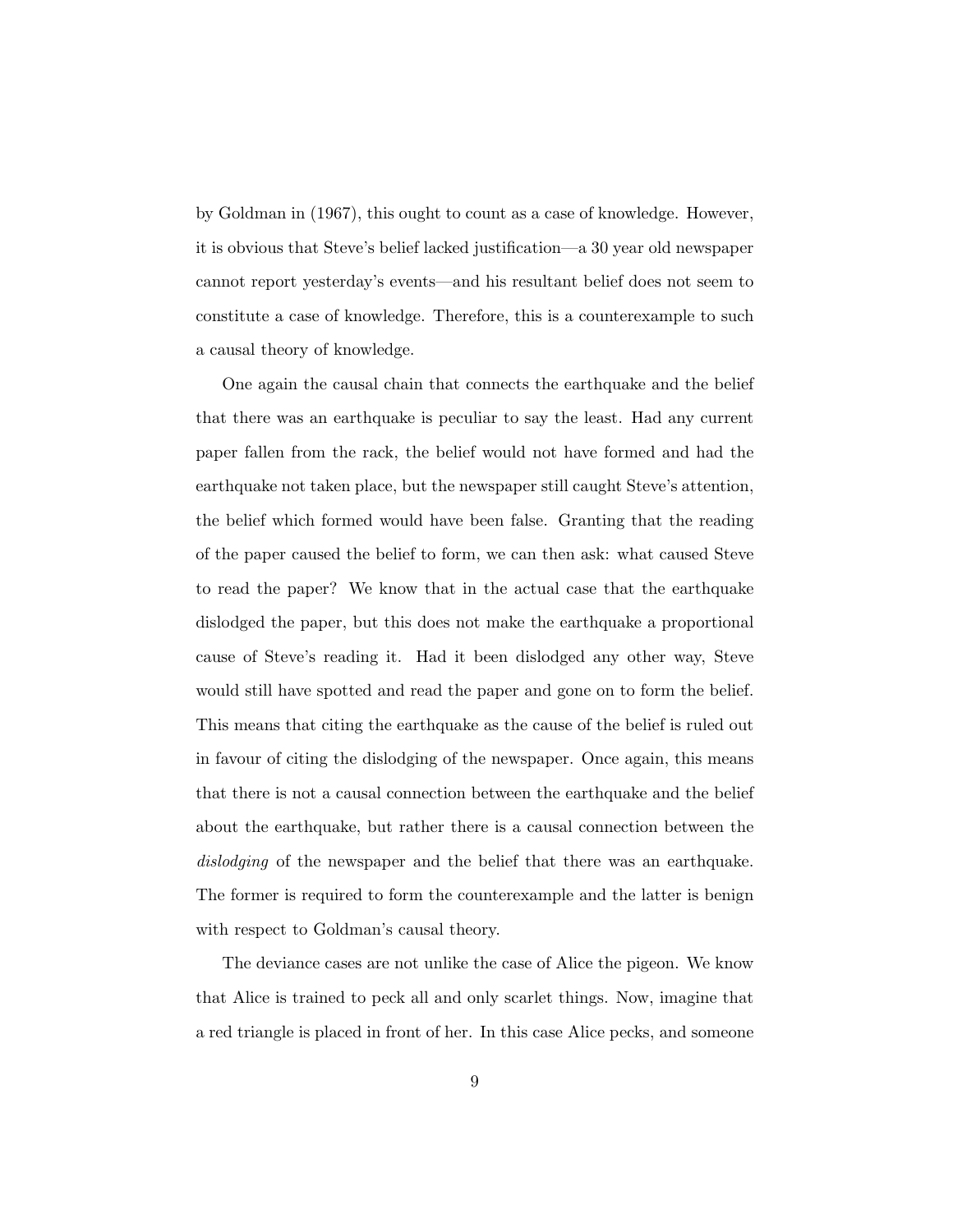witnessing this might wrongly think that all red things (or all triangles) will cause Alice to peck. But it is just a coincidence—a fragile fluke—that the shade of red on this occasion was the right one. To draw a robust conclusion about redness in general would be unwarranted and would mean you were misled by the coincidence. In the case of the redwood hallucination, the exact match with the environment is just such a fragile fluke, and the presence of an appropriate scent (in combination with the hallucinogen) is the robust cause of the pictured scene. In the case of the climber, that the precise form of the thought matches the subsequent action is also a fluke since any other source for that same nervousness would have brought about the same effect, and in the case of the earthquake the fluke was that the old headline, in the manner of a stopped clock, mapped onto the current facts despite being unconnected to them. In each case the proportionality constraint rules out the event being a cause when it is specified in the way that made it a fluke, and rules in the event as being a cause when it is specified in the way that makes it robust. Thus, the proportionality constraint identifies what is deviant about these deviant causal chains and motivates denying the counterexamples as a result. Perhaps it was a causal problem all along.

## 3 The Role of Proportionality

I have introduced the proportionality constraint as a constraint on causation itself, and shown that in the examples given this constraint allows us to see what is deviant about so-called deviant causal chains. This is a sub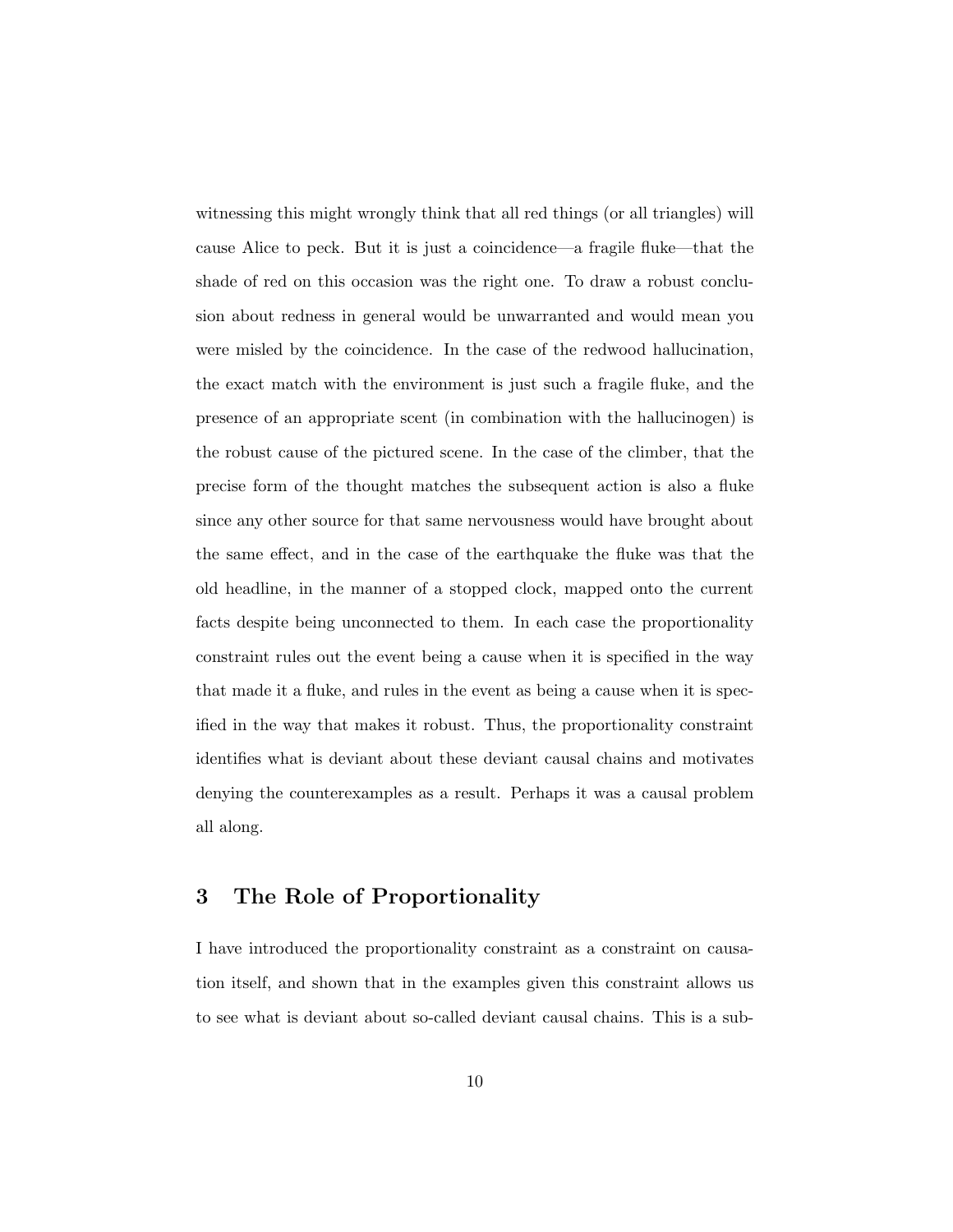stantive claim about causation, rather than about causal theories and so is not specific to any given causal theory of some phenomenon. However there remains something of a puzzle about the proportionality constraint as it presently stands: is it a semantic constraint on which causal claims are *true*, or merely a pragmatic constraint on which are acceptable to assert?

One reason to think that proportionality is not a semantic constraint on causation is the simple fact that we would ordinarily accept many out-ofproportion causal claims as true: drinking hemlock caused Socrates to die, taking valium caused me to sleep and killing Oswald caused Jack Ruby to be arrested. These are out of proportion because many poisons, not just hemlock, would have killed Socrates, just as many other sleeping pills would have worked in place of valium to get me the rest I needed, and if Ruby had killed *anyone* in the manner that he did he would have been arrested. Thus there is a more general specification of the event that can be cited in each case in place of the one we ordinarily would, and yet we stick to supplying the more detailed information when we have it. If proportionality is a semantic constraint on causation, much of our ordinary causal talk is not just infelicitous, but outright false because of this over-specification. This seems implausible.

On the other hand we might think that a mere pragmatic constraint on causation leaves the deviant chains as causal, just not maximally informative or explanatory.<sup>9</sup> Whilst this rescues much of ordinary causal talk, it leaves the door open to the counterexamples: whilst there is a more felicitous way

 $9$ Weslake (2013) makes an interesting, and plausible, case to the effect that proportionality is a dimension of explanatory virtue. This would render it a pragmatic rather than semantic constraint on causation itself.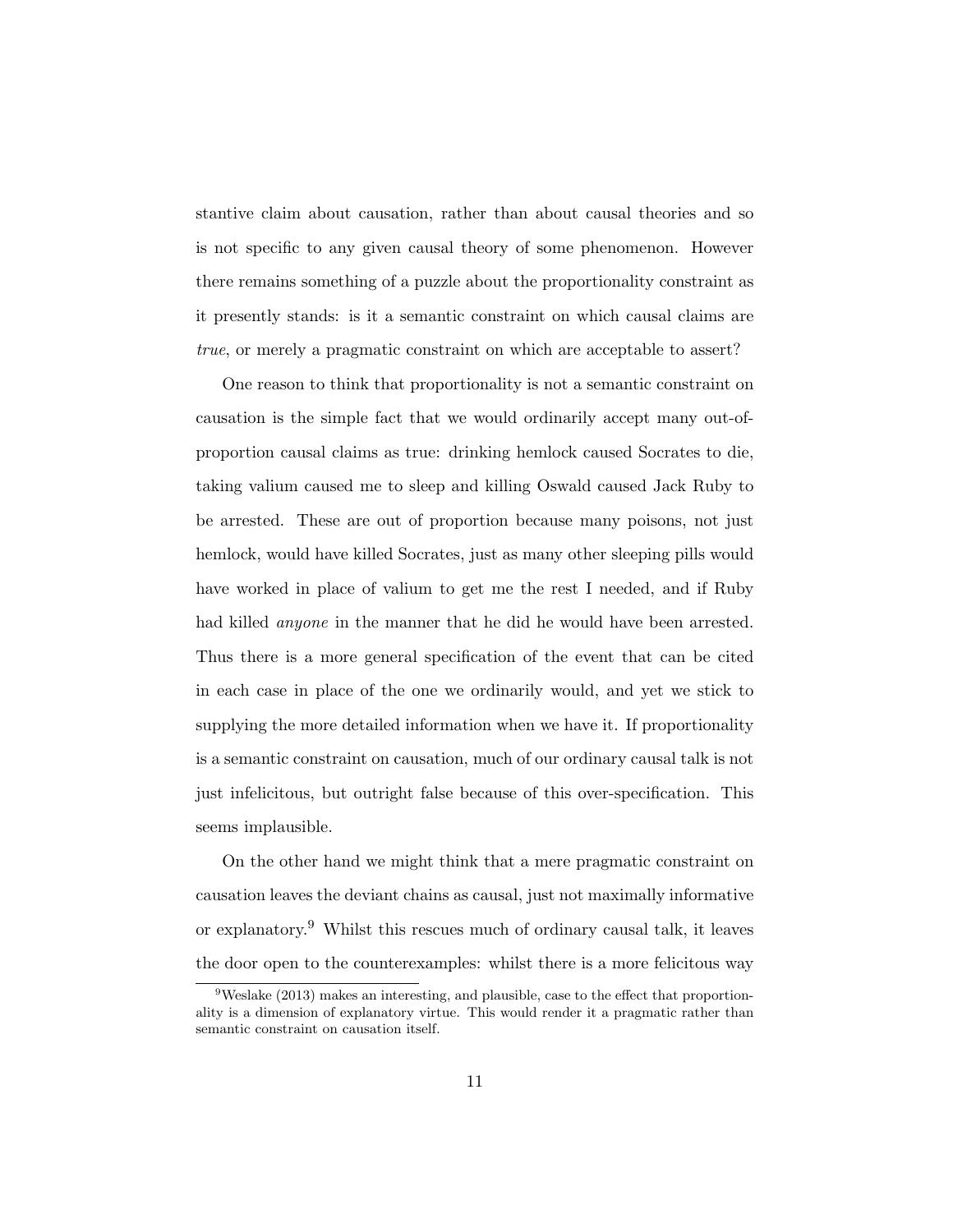of telling the causal story in the counterexamples discussed here, there is nevertheless a *true* telling of the same story that creates a problem for the causal theories of action, perception and knowledge. The counterexamples only require that the component causal claims are true, not that they are optimally formed.

Whilst I think there is a genuine dilemma to be faced in the philosophy of causation when it comes to proportionality, I do not think that it needs to be settled before the defender of such causal theories of action, perception or knowledge can make use of the insight claimed in this paper. The basic challenge such a theorist faces is to say what is deviant about the counterexamples so that they can be parcelled out without loss to their theory, they do not have to say that such cases are not causal. When specifying what sorts of causal connection are required to constitute perception or action or knowledge, defenders of a causal theory need only add a clause which states that the causal connections in question be proportional. No broader commitment to the semantic/pragmatic status of proportionality in causation is required.

## 4 Conclusion

This paper has argued that certain prominent examples of so-called 'deviant' causal chains violate the independently plausible proportionality constraint on causation. If this generalises then causal theories of any given phenomena can rule out the unwanted commitments that deviant chains impose by simply embracing a proportionality constraint on which causal relations the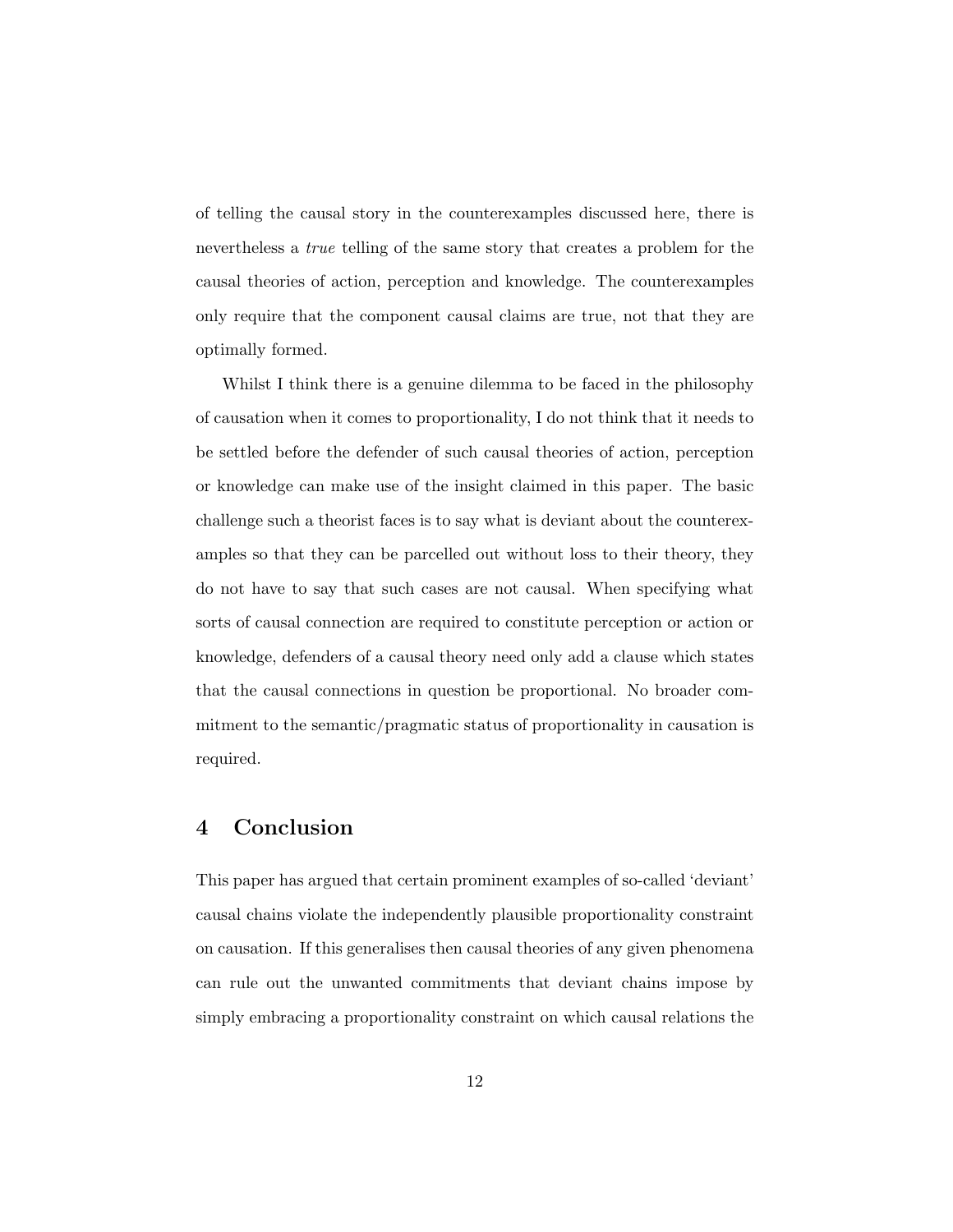theory admits. The further question of whether proportionality is a semantic or a pragmatic constraint on causation remains pressing for the philosopher of causation, but it need not hold back progress elsewhere. Those wishing to posit a causal theory of some phenomenon do not need to revise the philosophy of causation to find the deviance in deviant causal chains.

# References

- Davidson, D. (1980). Freedom to act. In *Essays on Action and Events*, pages 63–82. Oxford University Press.
- Ehring, D. (1987). Causal relata. *Synthese*, 73(2):319–328.
- Goldman, A. I. (1967). A causal theory of knowing. *Journal of Philosophy*, 64(12):357–372.
- Hall, N. (2000). Causation and the price of transitivity. *Journal of Philosophy*, 97(4):198–222.
- McDermott, M. (1995). Redundant causation. *British Journal for the Philosophy of Science*, 46(4):523–544.
- Menzies, P. and List, C. (2010). The causal autonomy of the special sciences. In McDonald, C. and McDonald, G., editors, *Emergence in Mind*. Oxford: Oxford University Press.
- Mitchell, D. (1982). Deviant causal chains. *American Philosophical Quarterly*, 19(4):351–353.
- Paul, L. A. (2000). Aspect causation. *Journal of Philosophy*, 97(4):235–256.